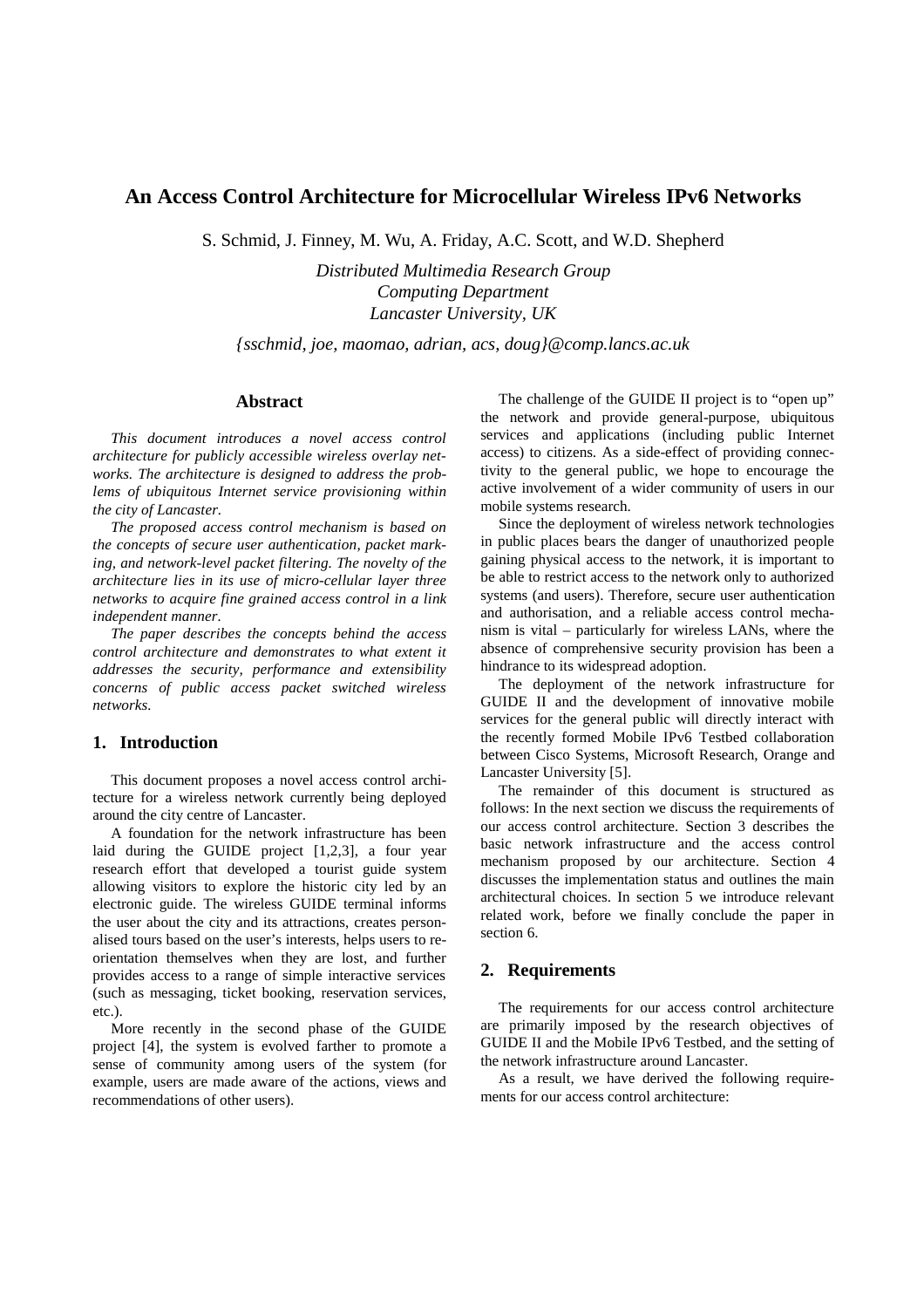- **Mobility** Without doubt mobility is the focal aspect of our research within the Mobile IPv6 Testbed and GUIDE II. It is therefore crucial to design the access control architecture for a highly mobile network environment, where users frequently roam between wireless cells and networks.
- **Security** As the wireless network infrastructure is publicly available throughout large parts of the city centre, a secure access control mechanism is required to restrict services to authorised users only. In addition, the access control architecture must protect the network against internal and external security threats (for example, denial-of-service attacks).
- **Flexibility**  One of the key requirements is flexibility. As we cannot foresee yet what services will be developed within the course of the Mobile IPv6 Testbed research, we require a maximum on flexibility for the access control approach (for example, to support different granularities of control and a broad spectrum of access policies).
- **Extensibility**  The access control architecture must be extensible to enable the integration of additional functionality or interaction with value-added services (such as accounting, QoS, etc.) in the future.
- **Transparency**  The access control approach must be fully transparent to correspondent nodes (i.e., hosts to which a mobile node is conversing) external to our mobile network in order to ensure full interoperability with the standard Internet.
- **Usability**  User access to the public network infrastructure should be as easy as possible (i.e., simple installation of software at the beginning and continued ease of use).
- **Scalability** The size of a public network spanning the city centre of Lancaster demands a scalable access control architecture in terms of number of users and end-terminals.
- **Manageability**  In order to facilitate the manageability of user accounts and access policies, a comprehensive management system is required. The access control architecture should also be fairly universal (i.e., independent from the underlying technologies) to provide a uniform solution across the whole network (avoiding the need for administration of multiple systems).

# **3. Access Control Architecture**

# **3.1. Network Infrastructure**

The Mobile IPv6 Testbed is constructed along the wireless overlay network concept [6,7], whereby a number of different wireless technologies (such as HSCSD, GPRS and Bluetooth) are used in combination with the GUIDE infrastructure (based on IEEE 802.11 wireless LANs), in order to provide the coverage and network performance required for future network services. This approach was chosen for two reasons. Firstly, it ensures that mobile users maintain access to network resources wherever and whenever possible, as the most appropriate interconnect can be chosen at any given time. Secondly, it is likely to better emulate the network topology of future public access wireless networks – thus providing us with a more realistic test environment.

Although many of the wireless technologies that will likely make up future overlay networks already have some form of access control (for example, WEP in 802.11 [8] or RLC/MAC in GPRS [9]), those access control mechanisms are often quite distinct from each other. As the Testbed is formed from a range of such layer 2 network technologies, the access control mechanism must therefore be independent of those underlying network types. The Testbed addresses this problem by adopting a layer 3 approach to access control.



**Figure 1.** Access control infrastructure proposed for the wireless network deployed around Lancaster city.

The logical network infrastructure for our wireless network is illustrated in Figure 1. As can be seen from the diagram, the network is formed from a number of over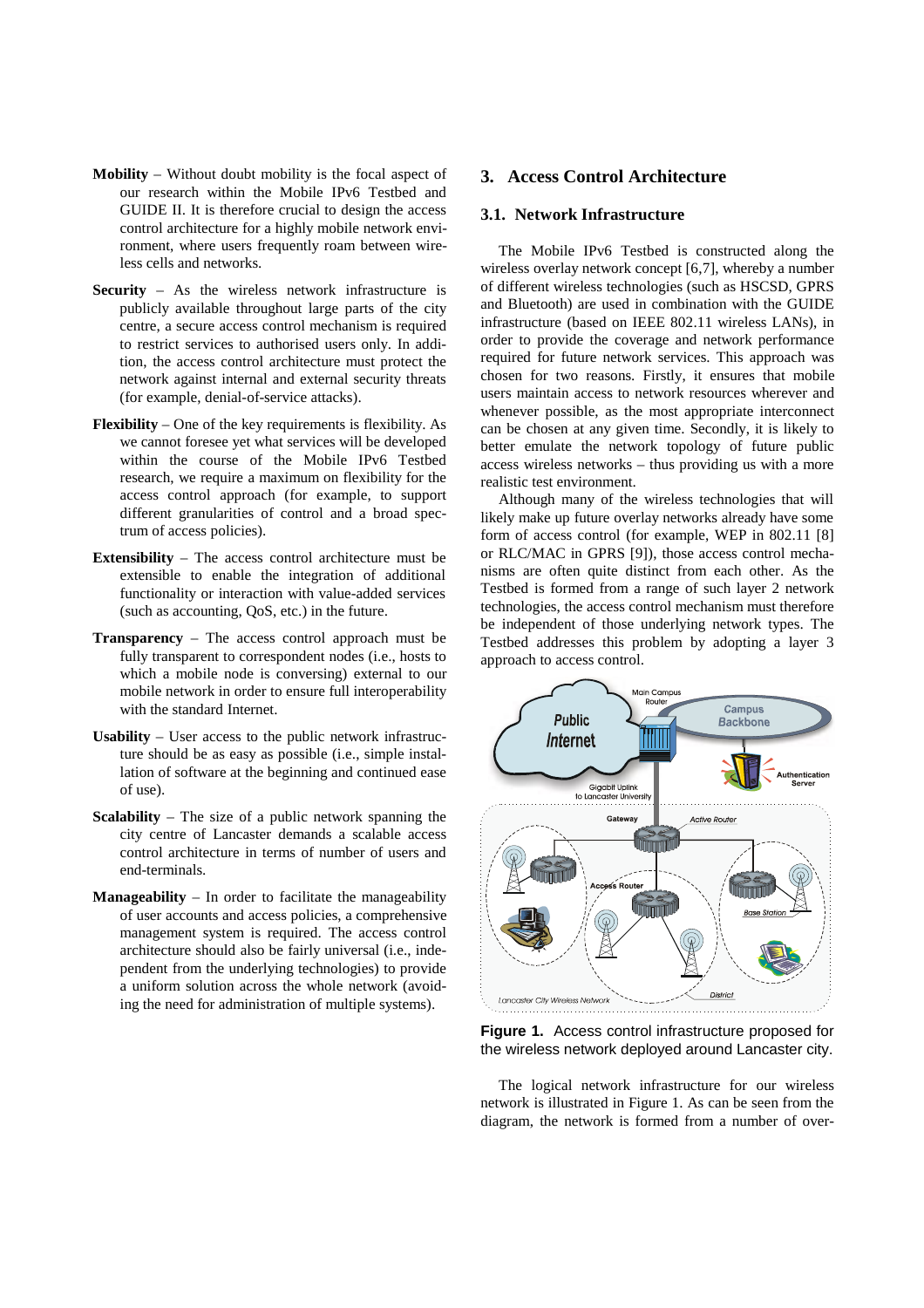lapping wireless cells, consisting of a variety of technology 'flavours'. Adjacent cells of the same flavour can be merged together using layer two bridging in order to form a cell with a larger footprint. Although bridging is an effective means to interconnect a small number of homogenous cells, it is well understood that such architectures do not scale. In addition, when the case of a mobile device crossing between different flavours of network is considered, it becomes apparent that bridging provides little support. In order to address these issues, the Testbed network places layer 3 *administrative boundaries* between cells of different flavours, and optionally between cells of the same flavour. These boundaries separate logical areas of administrative control, called *districts*.

Each district within the Testbed consists of one IPv6 (sub-)network. IPv6 was chosen as the preferred layer 3 protocol for a number of reasons. Firstly, it is widely accepted that IPv6 is likely to play a key role in future generation wireless networks, at the LAN, MAN and WAN level. Choosing IPv6 will provide us with an insight into the problems which may be encountered when deploying such a network, again, giving us a more realistic testbed. Secondly, IPv6 provides a number of features which make the deployment and management of such a network far simpler. Namely, these are the increased address space offered by IPv6 (allowing for a more scalable solution both in terms of number of users and network cells), the support for host auto-configuration, IPsec and mobility. These points are further elaborated throughout this document.

As can be seen from Figure 1, each district within the Testbed is served by an access router. This access router is directly responsible for the management of that district, such as IPv6 routing, access control and billing. Access routers are interconnected and linked back to the campus backbone via a wired infrastructure, using SDH, DSL or over point-to-point microwave links.

As one of the aims of the Testbed is to evaluate what role such access points will have in future networks and what services they will provide, it is extremely important to make access routers as flexible and extensible as possible. For this reason, we develop our access point using a high performance component based active network platform, namely LARA++ [10]. The access control and router management functions are implemented as LARA++ active services.

**3.1.1. Scalability.** The use of individually managed IPv6 based cells gives many scalability advantages. Primarily, as there is a vast expanse of available IPv6 address space, it is perfectly feasible to uniquely address each cell within the Testbed as a separate IPv6 network, and still maintain enough space for millions of users per cell. This level of scalability would be difficult to achieve with IPv4, even through the use of network address translators. Additionally, the auto-configuration support offered by IPv6 negates the need for services with higher administration costs, such as DHCP.

The architecture also provides scalability for larger networks. As the access control is enforced by the access router (at the first hop of the wireless network), this distributes the load of access control throughout the network.

Finally, the fact that the wireless cells are routed rather than bridged results in less broadcast traffic on those cells (thus improving network utilisation). In turn, this also improves the security of the network, as it makes it far more difficult for users to snoop packets or masquerade as other network nodes (in the case of a fully routed network, both the attacker and target must be co-located within the same cell, making the attacker much easier to discover and track).

**3.1.2. Host Mobility.** Although there are clearly many advantages to be gained from having a fully routed network, it does add more complexity to the mobility management subsystem of the network. Consider the case of a mobile device roaming between various flavours of network within the Testbed. As the mobile node crosses an administrative boundary between districts, it sees a change in its IPv6 point of attachment. We envision that these administrative boundaries will be highly commonplace, separating areas with differing access control settings. They could be as often as different offices/ laboratories within a building, and different shops within a city. It is therefore vital that the transition between districts is handled smoothly and quickly by the infrastructure. We use Mobile IPv6 to enable this roaming between cells, which provides us with the necessary location independence and transparency, a distributed mobility management architecture and good handoff performance [11]. However, this adds an additional requirement onto the access control architecture – any authentication or access control mechanisms must not interfere with the performance of the handoff between districts.

#### **3.2. Access Control Mechanism**

The access control mechanism proposed for the Mobile IPv6 testbed is based on the principles of packet marking and packet filtering. Data packets are tagged on the client terminal through an extension to the network stack before they leave the node. Based on presence and credentials associated with the packet marking, access to the trusted network (i.e., public Internet or value-added service networks) is granted or denied.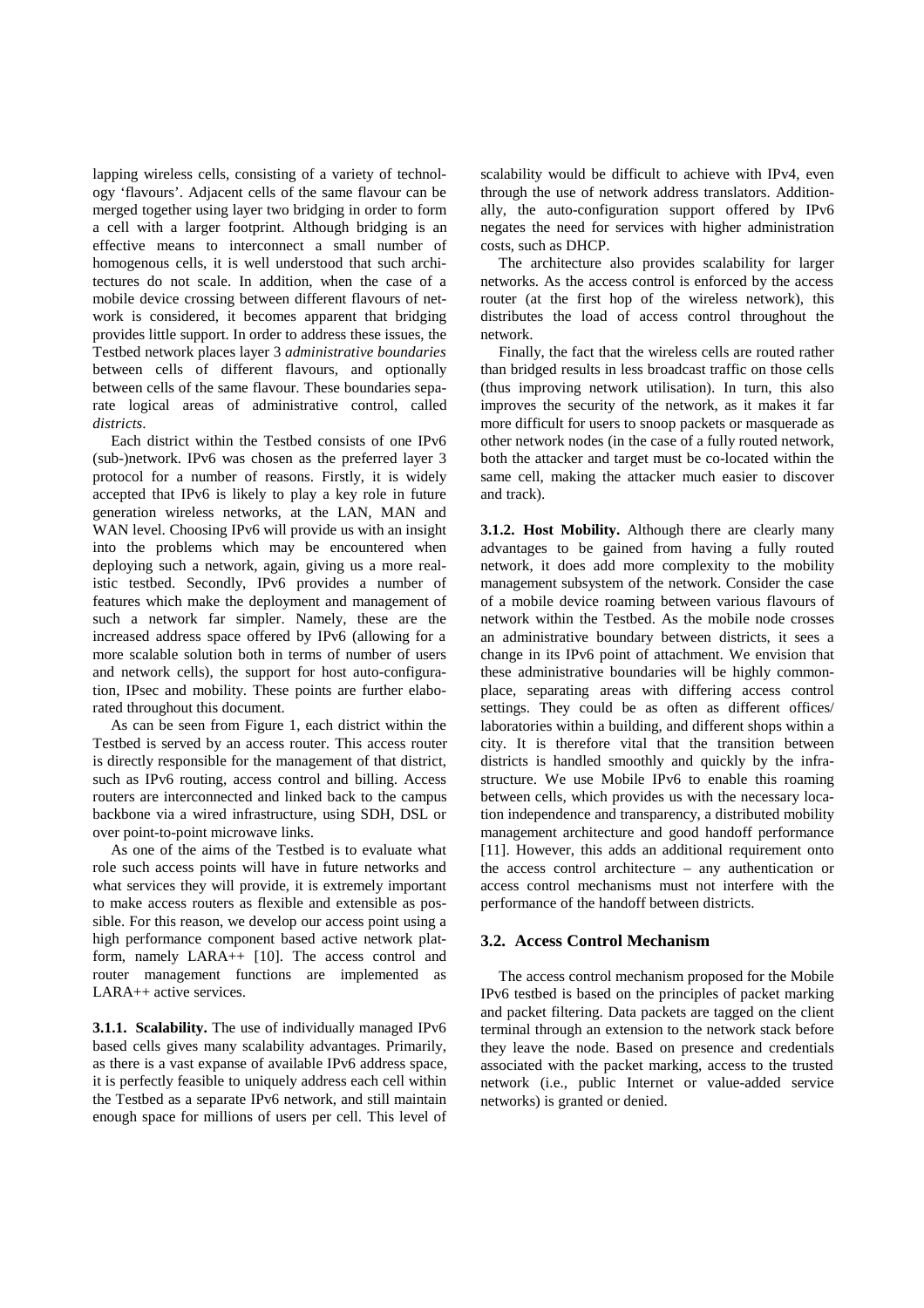The key components of our access control architecture are described here. Figure 1 illustrates how they are situated within our network infrastructure.

- The *Authentication Server (AS)* is responsible for the authentication and authorisation of clients on the access network. Upon successful authentication and authorisation of a user, the AS issues a limited lifetime access token to the user.
- User end-terminals (i.e., handheld devices, laptops, etc.) request the authorisation of the node on behalf of the current user and perform the packet marking for outbound traffic. A valid access token is obtained from the AS upon successful authorisation of the user. The access token, in turn, provides the basis for the packet marking.
- *Access Routers* (ARs) control the access to the protected network. They block traffic originating from or sent to unauthorised end-terminals based on network-level packet filtering. Co-locating the ARs directly with the base stations enables highly flexible access control close to the user (thus minimizing the area which can be targeted by an unauthorized attacker).
- The *Gateway* connects the access network with the public Internet or a private Intranet (i.e., Campus network). It is concerned with external security threats from arbitrary nodes on the public network and is an extension of the firewall concept.

The remainder of this section explains step-by-step, how our access control mechanism operates (see also Figure 2 for an illustration of the procedure).

**3.2.1. Account Creation.** In order to access a publicly accessible network guided with our access control system, a user's end-terminal requires our Mobile IPv6 stack extension. The user downloads and installs the extension at account setup time.1 The user's secret credentials (i.e., username and password) are created and registered with the authentication server. The user is also assigned a group, which defines the level of service granted to the user. For example, groups have individual access profiles in terms of which cells they can access (i.e., at what times, and how long or frequently).

In future, we plan to support service differentiation in terms of QoS (i.e., different priority levels, data rate limitations, payload volume restrictions) based on the group affiliation.

**3.2.2. Session Initialisation.** Before a user can access the network, the end-terminal requires a valid access token in order to tag packets for transit via the access routers. As a result, the user will be prompted to enter his username and password during session initialisation (for example, when the device is turned on in a cell or at initial network entrance). This process occurs only once per login session as the credentials are cached for the duration of a session.

**3.2.3. User Authentication.** User authentication is carried out between the user's end terminal (e.g. PDA or laptop) and the authentication server. The client software takes care of authentication of the user currently logged in.

The authentication request sent from an end terminal to the authentication server includes the user's username and password, the node's MAC Address and IPv6 Address, and a secret session key. While the username and password are required to authenticate the user, the MAC and IP addresses are needed to authorise the client node on the access routers. As further discussed below, the session key is needed for the encryption of the access tokens, to avoid address spoofing attacks with the network.

In order to prohibit malicious users from spoofing the secret credentials of other users or a session key, the authentication request message must be encrypted. We use public key encryption based on the RSA [12] algorithm and the standard IPsec encryption header [13] in order to avoid the need for a secure key exchange mechanism and a special protocol extension. Public key encryption is advantageous as the client must know only the public key of the authentication server (which can be statically configured) and not vice versa.



**Figure 2.** Illustration of access control protocol in chronological order starting with user authentication, followed by access control list update and concluding with the packet marking and filtering.

 <sup>1</sup> It should be noted here that our extension does not impact the "normal" use of the Mobile IPv6 stack in conventional networks.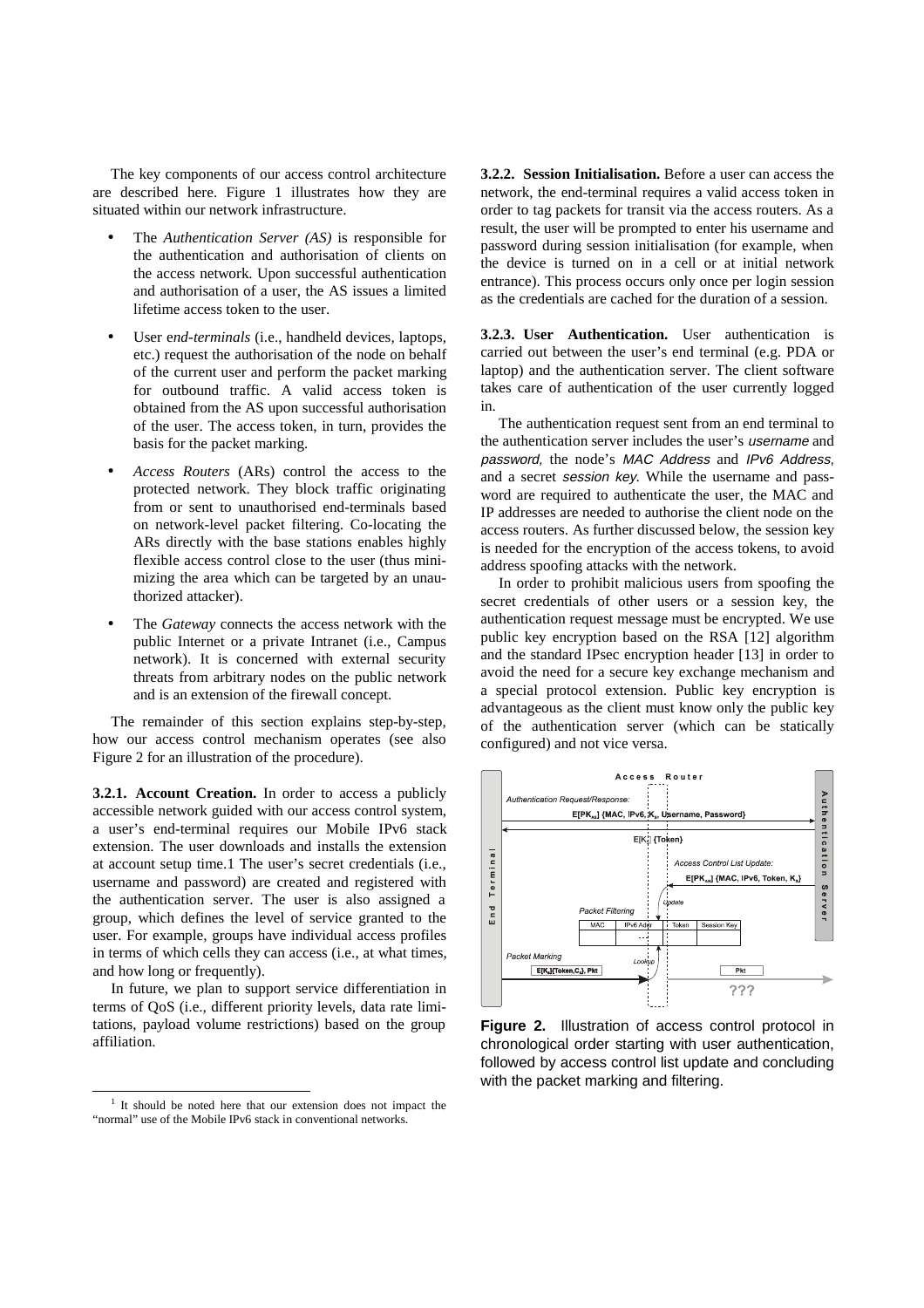**3.2.4. Token Generation.** Access tokens are the secret credentials that grant packets from authorised end terminals access to the protected network. The tokens are issued to particular users upon successful authentication and authorisation.

However, passing the access tokens in clear text to the client would allow malicious users in the same cell to snoop valid tokens. As a consequence, to fully secure the access control mechanism even against MAC address spoofing, the access token requires encryption. The shared session key passed within the authentication request is used for the encryption of the authentication response message.

In order to avoid brute force attacks on access tokens, we chose to restrict the lifetime of the access tokens to a configurable time interval, referred to as the *expiration time* of a token. Beyond this interval the extended protocol stack must refresh the node's authorisation based on the cached user credentials to request a new token.

Since the access token is simply a pseudo-random value that is large enough to make it hard to guess or discover by a brute force search within the lifetime of the token, the expiration time must reflect the size of the access token.<sup>2</sup> The *refresh time* of the authentication protocol must be sufficiently smaller than the expiration time.<sup>3</sup>

The main advantage of those short-lived access tokens is that they provide extra security and robustness. The fact that they change so frequently make them hard to crack.

**3.2.5. Packet Marking.** End terminals use packet marking as a technique to indicate authorised packets to the access routers. When the Mobile IPv6 stack forwards a packet, it includes our access control extension within the Hop-by-Hop Option extension header of the IPv6 packet as illustrated in Figure 3. This header contains the access token and a checksum besides usual housekeeping information (i.e., protocol version and encryption type). The token and checksum are both encrypted using the session key associated with the access token. The checksum is required as a measure against replay attacks. It prevents a potential attacker from simply snooping the extension header and adding it to their own data.

Since the extension header must be attached to all data packets, a very lightweight encryption mechanism is required. We therefore use a symmetric cipher in order to avoid the performance overhead of asymmetric cryptographic algorithms.



**Figure 3.** The Access Control Extension Header is added to the IPv6 packets as part of the Hop-by-Hop Option header – A 4-bit version and type field is used to indicate the protocol version and encryption type, and a 128-bit field to hold the access credential: **EKs{access token, checksum}.** 

**3.2.6. Packet Filtering.** The access control mechanism described so far is based on network-level packet filtering. Access routers check packets sent to and from the end terminals for authorisation. While packets sent to the wireless network must have the destination address of an authorised end terminal, packets sent from a client node must carry a valid access token.

For this, each access router maintains an access control list (ACL) that accommodates all the filter information required to identify 'authorised' packets, namely the MAC address, IPv6 address, access token, and session key for each authorised end terminal. The access routers receive this information from the authentication server when a user of the cell successfully authenticates with the network.

When a packet is received from the wireless network, the access router looks up the MAC address in the ACL. If an entry for the end-terminal exists, the access router verifies the IPv6 source address. In the case of a match, it decrypts the access token and checksum using the session key (held within the ACL) and validates its content against the ACL. When successful, the Hop-by-Hop Option containing the access control extension header is stripped off and the packet is passed on. Packets that fail any of those tests (for example, due to an unknown MAC address, a wrong IPv6 address match, or an invalid or expired token) are dropped. One exception to this rule is that when a client is first seen in a cell, it is allowed to contact certain well-known IPv6 addresses; this allows nodes to initially communicate with the authentication server.

In order to quickly recover from missing ACL entries due to packet loss or a router crash, the access router indicates failure immediately, such that the client can reauthenticate right away. To prevent malicious users from trying to gain unauthorised access to the network, we plan to add a mechanism to black list malicious users who repeatedly send packets with invalid IP addresses or access tokens (for example, through link-layer access restriction).

 <sup>2</sup> Since we encrypt the 32-bit access token together with a 96-bit checksum, we currently use a 10 minute expiration time.

<sup>&</sup>lt;sup>3</sup> We suggest a refresh time that equals to:  $T_{refres} = min\{T_{expimation} - 2 \times T_{expimation}\}$  $avg(T_{\text{authentication}}), \frac{2}{3} \times T_{\text{expination}}$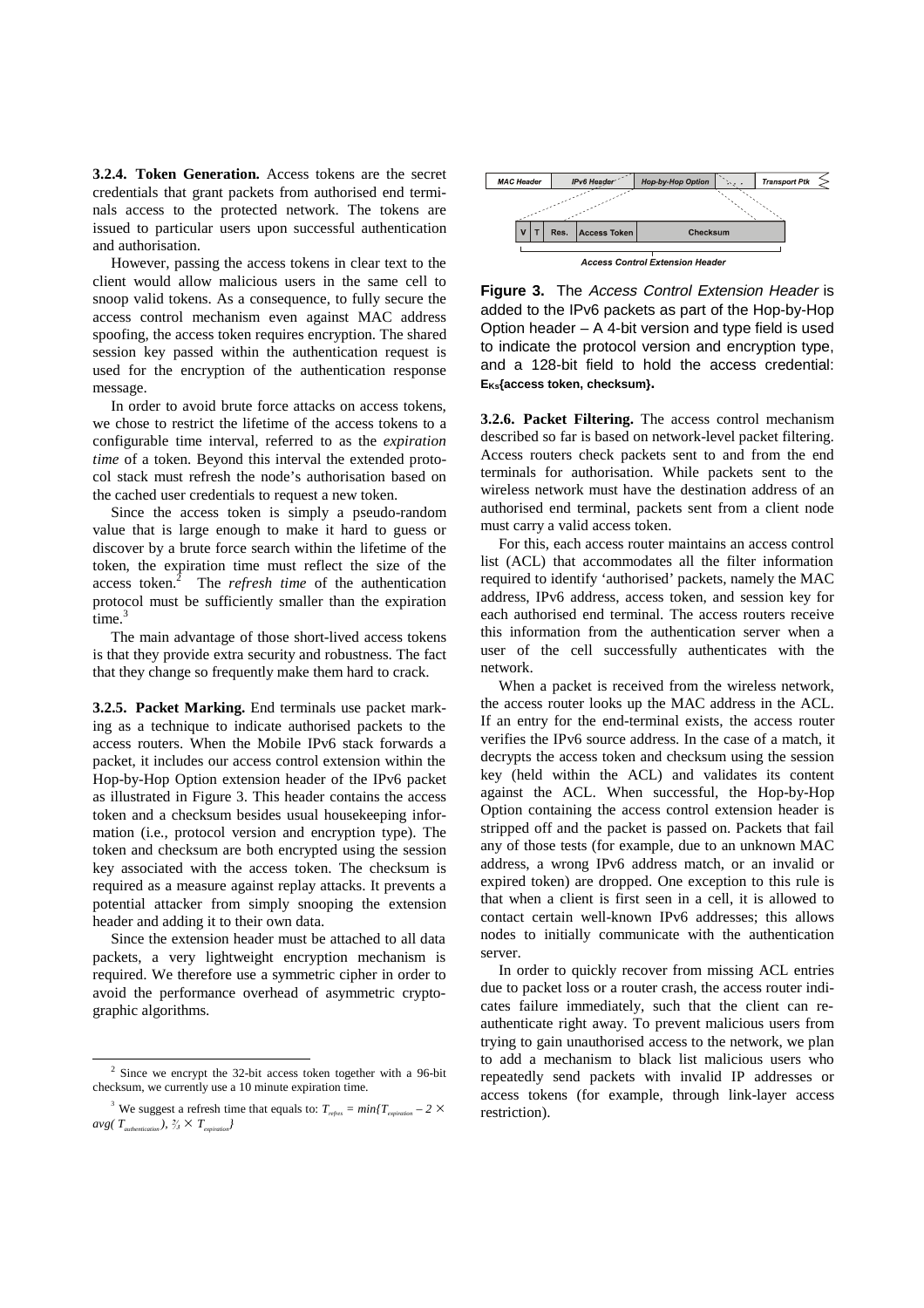The soft-state authentication protocol facilitates finegrained access control with respect to time and location. It allows end-terminals to be restricted to certain districts based on time. Furthermore, the soft-state approach eases the withdrawal of access privileges. For example, a user who is caught using the network in an inappropriate way or who runs out of online time credit can be denied access to the network by simply refusing further access tokens refreshes.

**3.2.7. Roaming Support.** In networks such as ours, support for roaming users that frequently move between microcellular networks is crucial. From a network-level point of view, roaming support (i.e., location transparency and fast network handoffs) is provided through the Mobile IPv6 protocol. With respect to our access control architecture, we therefore focus on minimising the impact of access control on handoff performance.

When a mobile node moves into a new network cell, it acquires a new care-of-address (CoA) to reflect its new physical network location<sup>4</sup>. As a result of the network handoff, the network access will also be controlled by a different access router, which may have no knowledge of previous authorisations for the mobile node. Unfortunately, our current solution could take up to several minutes (i.e., until the next authentication refresh is carried out) before the mobile node would obtain access to the network again.

Since service disruptions of this order are clearly not acceptable for networks such as the Mobile IPv6 testbed, we introduced three special measures:

- 1. Mobile nodes immediately initiate a fresh authentication cycle for the node's new IPv6 address immediately after a network handoff.
- 2. The authentication server sends the periodic ACL updates not only to the client's access router, but also to the neighbouring access routers in order to 'preheat' their access control lists with authorisations for potential roaming clients. Note that with the emergence of the context transfer protocol [14] currently being discussed within the IETF, we consider using this 'proactive' means to transfer ACL state from previous to new access routers.
- 3. Access routers grant a short *reprieve time* for roaming nodes entering a cell, before they block traffic from the node. This technique preserves safety by granting access to packets based on a node's previous authorisation. Due to the preheating of the neighbouring access routers, a node's new access

router will already have an entry in its access control list when the node moves into its coverage area. This allows packets with a valid MAC address and access token to pass for the period of the reprieve time. However, if the router does not receive a fresh access list update for the node's new IPv6 address before the reprieve time expires, traffic will be blocked.

These extensions have the advantage that they do not interfere with or slow down network-level handoffs. The initial user authentication required when entering a new district is simply delayed (i.e. carried out in the background) to avoid extra latency.

The reprieve time must be chosen carefully. On the one hand, the interval should be minimal as it gives provisional access to users based on their previous authorisation while, on the other hand, it must be long enough to complete a whole authorisation cycle.<sup>5</sup>

**3.2.8. Core Network Protection.** The design of our access control architecture assumes that the core network can be trusted. This assumption seems reasonable, since the access routers and the authentication server typically belong to the same administrative domain. In our network, for example, the access routers are physically protected by locked cabinets in buildings not open to the general public, and the physical links from the access routers back to the campus network are hard to intercept. However, in case we identify fraudulent misuse within the core network or in network segments that are not trusted, we fall back to use end-to-end encryption for communication between the authentication server and the access routers. For this, standard public key encryption as supported by IPsec [13] is recommended.

In addition, we plan to use the gateway router (Figure 1) as a firewall for the core network. For security reasons and to avoid denial-of-service attacks, it will strictly block remote traffic (sourced from the public network) directly sent to the access routers. To minimise the risk of denialof-service attacks on the clients, the gateway could potentially rate-control transmissions to end-terminals.

**3.2.9. Enhanced Security.** In cases where users demand a high level of security (for example, full privacy), the architecture supports an additional layer of protection based on full encryption of the payload on the wireless link (i.e., between the access router and client device). This offers an alternative to the IEEE 802.11 wired equivalent privacy (WEP) [8] protocol, which has recently been shown to be vulnerable to attack [15]. We plan to

 <sup>4</sup> This can be achieved either through DHCP (v4/v6) or the autoconfiguration mechanisms of IPv6.

<sup>&</sup>lt;sup>5</sup> We recommend a reprieve time of approximately 2-5 seconds depending on the network performance and authentication server.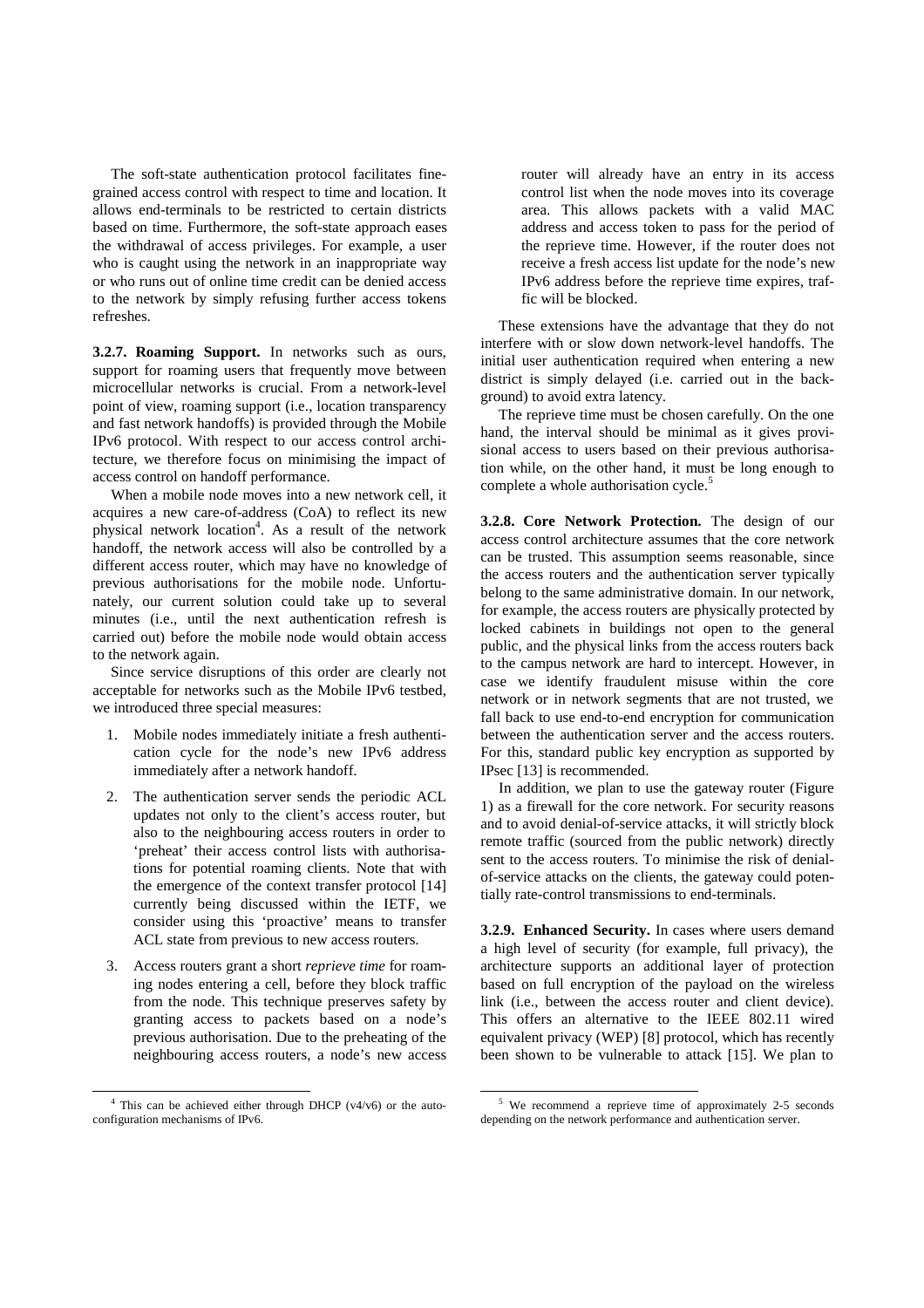allow the user to freely choose the level of security depending on the network use and the end-terminal at hand, as full payload encryption can be very heavyweight for low-performance mobile devices.

Finally, it is worth noting that standard IPsec authentication and encryption are entirely complementary to our access control architecture. They can be used in addition to achieve secure *end-to-end* communication.

### **4. Implementation**

This section outlines the implementation of the key components of our access control architecture for the wireless network around Lancaster. Due to the lack of space, we provide only a brief description here.

#### **4.1. Client Software**

According to our architecture the client software is responsible for user authentication and packet marking.

User authentication is performed by a system service executed on the end-terminal. In order to gain access to the network, the user must first provide its username and password to the terminal. The credentials are then stored locally such that the actual authentication (and periodic re-authentication) with the authentication server can be performed by the service without user intervention.

The authentication protocol used for client authentication with the AS is based on a lightweight request/ response protocol. UDP is used for transport. Standard IPsec encryption<sup>6</sup> is applied for end-to-end encryption of the authentication request.<sup>7</sup> The clients use RSA  $[12]$ public-key encryption based on the public key of the authentication server (which can be pre-configured at the client to avoid the need for a key distribution service) to encrypt the authentication request.

As described earlier, the authentication request includes a new session key for the authentication server to establish a secure communication channel back to the client. For the encryption of the authentication response, we use symmetric encryption based on the shared session key. This is accomplished via the tiny encryption algorithm (TEA) [16].

In response to an authentication request, the server replies either with a new access token for the client or an error message. In the case of success, the client service decrypts the authentication response using the current session key and passes the token to the protocol stack for the packet marking.

As highlighted earlier, our extended protocol stack also perform the packet marking, including the most recent access token into every packet (see Figure 3) to indicate the client's access credentials to the access routers. To prevent MAC address spoofing and replay attacks based on a spied access token, we encrypt the token along with a packet checksum (using the shared session key). The 96 bit checksum is computed from frequently changing protocol fields of the IPv6 header (namely the source and destination address, flow id, and, payload length), the transport protocol header (namely the source and destination port, and checksum), and limited data of the payload using MD5 [16]. In order to minimise the latency due to encryption of the access credentials, we use the fast block cipher TEA [17]. The lightweight algorithm has no known cryptanalysis and is claimed to be at least as secure as the well-known IDEA cipher.

We have chosen to use the Mobile IPv6 protocol stack as a starting point to add the extra functionality required for packet marking because of the experience we have gained with this protocol stack in recent years. In particular, we support the protocol stacks for Microsoft Windows 2000 and Linux, since we have implemented both stacks within previous projects at Lancaster [18,19].

### **4.2. Authentication Server**

The authentication server runs a user-level application or service responsible for managing the user accounts, and the authentication and authorisation of the users and their terminals.

Upon receipt of an authentication request (on the wellknown server port), the authentication application tries to authenticate the user. On success, it sends the authentication response message including the access token back to the client and triggers the dissemination of the access control list update to the respective active router(s).

The authentication server uses a standard Mobile IPv6 stack with support for IPsec in order to provide the cryptographic means for the encrypted communication channel to the end-terminals (and potentially the access routers). A dynamic mechanism to add and remove IPsec security associations will be provided to allow the authentication service to flexibly define how authentication messages are encrypted (and decrypted respectively).<sup>8</sup>

 $\frac{1}{6}$  $6$  Since the requirement to support IPsec in Mobile IPv6 has been dropped while we were designing our protocol, we may have to use a proprietary end-to-end encryption solution in the future.

 $7$  For this to work in the absence of a global public key infrastructure, we statically configure the security association (SA) for the authentication server on the client. Based on this SA, IPv6 knows how to encrypt/decrypt data packets send to or received from the authentication server.

 $\frac{1}{8}$  More specifically, a global SA for datagrams received from any of the end-terminals is needed to instruct IPsec to decrypt the message using the server's private key, whereas individual SAs for every client are required to define outbound message to be encrypted based on the current session key (shared between the client and AS).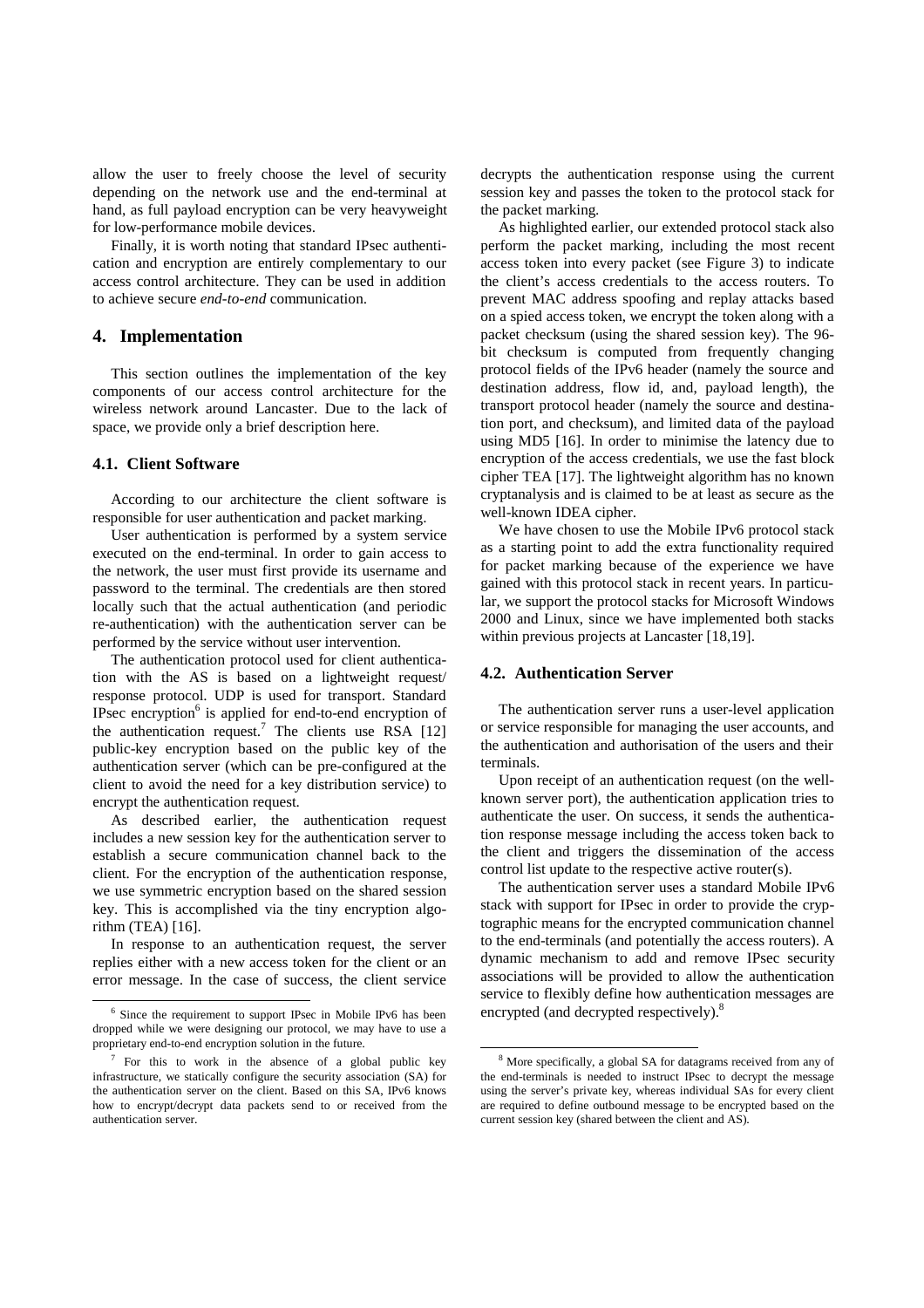For the transport of our application-level authentication protocol we use UDP. Since the authentication protocol is fairly lightweight (i.e. only small amounts of data are exchanged), it does not justify the overhead of establishing separate TCP sessions for each authentication cycle. Reliability is achieved by means of a simple client driven retransmission strategy.

Although the use of UDP for the transport benefits scalability of the authentication server, the bottleneck in our architecture is still the centralised server. To overcome this limitation, we plan to exploit the new IPv6 feature *anycast*. This novel addressing scheme enables replication of servers behind a single anycast address to increase availability and redundancy.

#### **4.3. Access Router and Gateway**

The access routers and the gateway firewall are based on the LARA++ active router architecture [10]. LARA++ is a component-based active router platform that supports dynamic extensibility of the router functionality through remote loading and on-the-fly instantiation of active components. A sophisticated composition framework enables flexible integration of these components into the packet processing chain on the router, where they provide additional functionality.

Initially, the packet filtering and access control list management will be implemented as active LARA++ components. The ACL management component listens for ACL updates (i.e., UDP datagrams sent to a well-known port on the router) and updates its access control list accordingly. The packet filter component in comparison intercepts inbound traffic (originating from the end-terminals) to verify their access credentials. If valid, the filter component removes the Hop-by-Hop Option including the access control extension header and forwards the packet; otherwise it drops the packets. Outbound traffic, in contrast, is intercepted to check whether or not it is destined to authorised clients.

The gateway router will include a number of active components that attempt to secure the access network from malicious external nodes. These components will try to detect denial-of-service attacks (for example, ping floods) by external nodes based on packet analysis (i.e., packet type, source address, data rate, etc.).

# **5. Related Work**

The design of our architecture has drawn on the experience of earlier public access control research. In particular, we have combined a range of existing ideas with our own expertise in active and mobile networking and protocol design to develop a flexible, lightweight, scalable and secure access control solution with special support for mobile environments.

Two early access control systems, namely Carnegie Mellon's NetBar system [20] and the public access system developed at UC Berkeley [21], use specialised hardware (i.e. hubs, switches) to control network access on a port basis. Both solutions dynamically enable or disable linklayer access to network ports based on user authentication. While CMU's NetBar system is based on a remote configurable VLAN switch, Berkeley's solution relies on an intelligent hub. Despite the fact that both solutions require expensive specialized hardware, they are not practical for wireless networks, where many end-terminals share the same base station and hence the same network port on the switch/hub.

A more promising hardware-centric approach was recently announced by the IEEE 802.1X standardisation body. The port-based network access control [22] performs layer 2 authentication of the host to obtain access to a switch LAN by means of the extensible authentication protocol (EAP). This approach provides per-port access control at the first point of attachment (the edge). The fact that our infrastructure is based on microcellular layer 3 networks, which can exactly correspond to the link-layer cells, allows our solution to support access control at the same granularity than port-based network access control.

The systems described above are all limited to address a single aspect, namely access control. Our architecture in comparison is provisioned to address supplementary aspects of a public access infrastructure, such as accounting, quality of service, monitoring, or detection of security attacks. Especially the use of dynamically extensible active routers inside the access network provides great flexibility for future integration of additional functionality and services as they are needed or being developed.

However, the major difference to the access control approach introduced so far is probably that our architecture performs access control at the network-layer rather than the link-layer. The advantage of layer 3 access control is that it can be used as a uniform mechanism across many link-layer technologies. Current link-layer access control solutions are still predominantly based on the idiosyncrasies of the technology at hand, although standardisation efforts are under way.

Two further network-level access control systems we are aware of are Standford's SPINACH system [23] and Microsoft's CHOICE [24]. Both have been fully deployed in a real environment. The early SPINACH system controls network access simply based on the address pair (IP, MAC) of successfully authenticated users. This approach cleverly reuses the existing infrastructure without the need for additional hardware or specialised client software, but at the cost of inferior security (i.e., no meas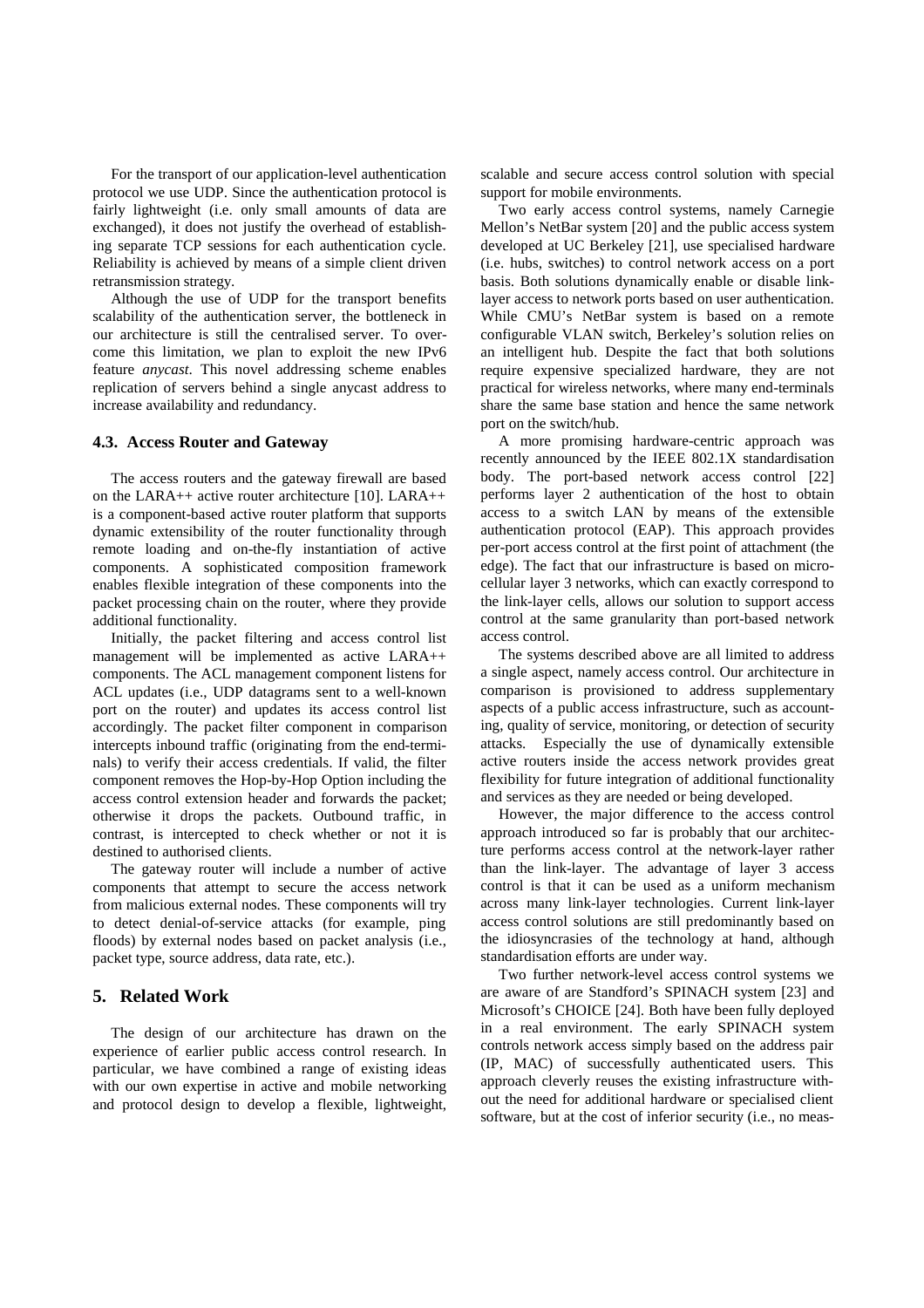ures against MAC address spoofing). The more recent CHOICE system in comparison accomplishes a high-level of security through the concept packet marking and packet filtering. Successfully authenticated and authorised users receive a token at session initialisation time. A custom network device driver on the client attaches the tag to every outbound data packet to indicate its authorisations. The architecture involves separate authoriser and verifier gateways in addition to a central authentication server. While the authoriser gateway enables restricted access to the authenticator only, the verifier gateway grants full access to the network based on the packet tags.

Although based on the same access control principles, our approach distinguishes itself from CHOICE in a number of ways. Three key differences are: First, we introduce the concepts of short-lived access tokens and session keys, and a soft-state authentication protocol to enhance robustness and security. The fact that the user's security credentials (tokens and keys) are frequently renewed enables the use of lighter weight crypto systems without sacrificing security. Second, our access control architecture accounts for smooth handoffs between layer 3 networks. Our approach is therefore not restricted to linklayer handoffs and a single layer 3 network, which makes our architecture more scalable than CHOICE. Third, we introduce the concept of microcellular administrations (referred to as districts) to enable fine-grained access control, accounting and monitoring, which considerably improves flexibility (for example, a wide range of access policies and accounting models can be implemented).

Furthermore, unlike CHOICE and SPINACH, our architecture does not rely on the availability of other highlevel services, such as DHCP for auto-configuration of the client terminals and HTTP (and SSL) for Web-based user authentication. Instead, our clients use the standard IPv6 auto-configuration mechanism to obtain a network address, IPsec encryption to secure the authentication protocol, an extension to the Mobile IPv6 stack to accomplish packet tagging, and a lightweight request/response authentication protocol (based on UDP).

Finally, our system will allow standard IPv6 applications to run over the public access infrastructure. In order to overcome the problem of limited IPv6 support in current applications, we are working simultaneously on an IPv4 in IPv6 encapsulation protocol, which enables the use of unmodified legacy IPv4 applications over an IPv6 island (and hence over our public access network) [25].

# **6. Conclusion**

This paper introduced an innovative access control architecture, designed for metropolitan area public access wireless networks. The network infrastructure and access control mechanism described offers a number of important distinguishing features from other related approaches:

- Support for fine-grained access control: The use of IPv6 to provide microcellular administrative boundaries (districts) enables the enforcement of sophisticated multifaceted access control policies. In addition to temporal information, access control policies can also comprise spatial information (i.e., which cell(s) a user has access to at certain times).
- Scalable access control infrastructure: The partitioning of the public network infrastructure into many separate administrative districts and the distribution of access control processing load across multiple access routers constitutes a system scalable to a large number of users, terminals and cells. Also, the integration of the overlay network concept allows for the scalable provision of access networks to users.
- Highly secure access control: The use of soft-state based authorisation (in conjunction with the periodic authentication protocol) offers a high level of security, as secret credentials (i.e. access tokens, session keys) are re-issued at a configurable interval. This greatly reduces the risk of brute force or spoofing attacks.
- Optimised access control for roaming users: Support for roaming users in mobile environment is inherent to the architecture. A short reprieve time combined with intelligent distribution of ACL state information among access routers enables smooth network handoffs between access districts.

In addition, our access control implementation is novel for a number of technical reasons including the use of Mobile IPv6 to support public access control and the use of active router technology to speed up the development and continued refinement of the system. The tight integration of the access control system with our Mobile IPv6 stacks allows for a system which adapts quickly to changes in network environment (such as handoffs), while maintaining location transparency for applications and a high level of security. The use of LARA++, our component-based active router, is expected to be an ideal platform for the packet filtering component and ultimately for further network management services such as accounting and billing.

### **Acknowledgements**

The work presented here has been undertaken as part of the Microsoft funded LandMARC collaboration between Lancaster University, U.K. and Microsoft Research,